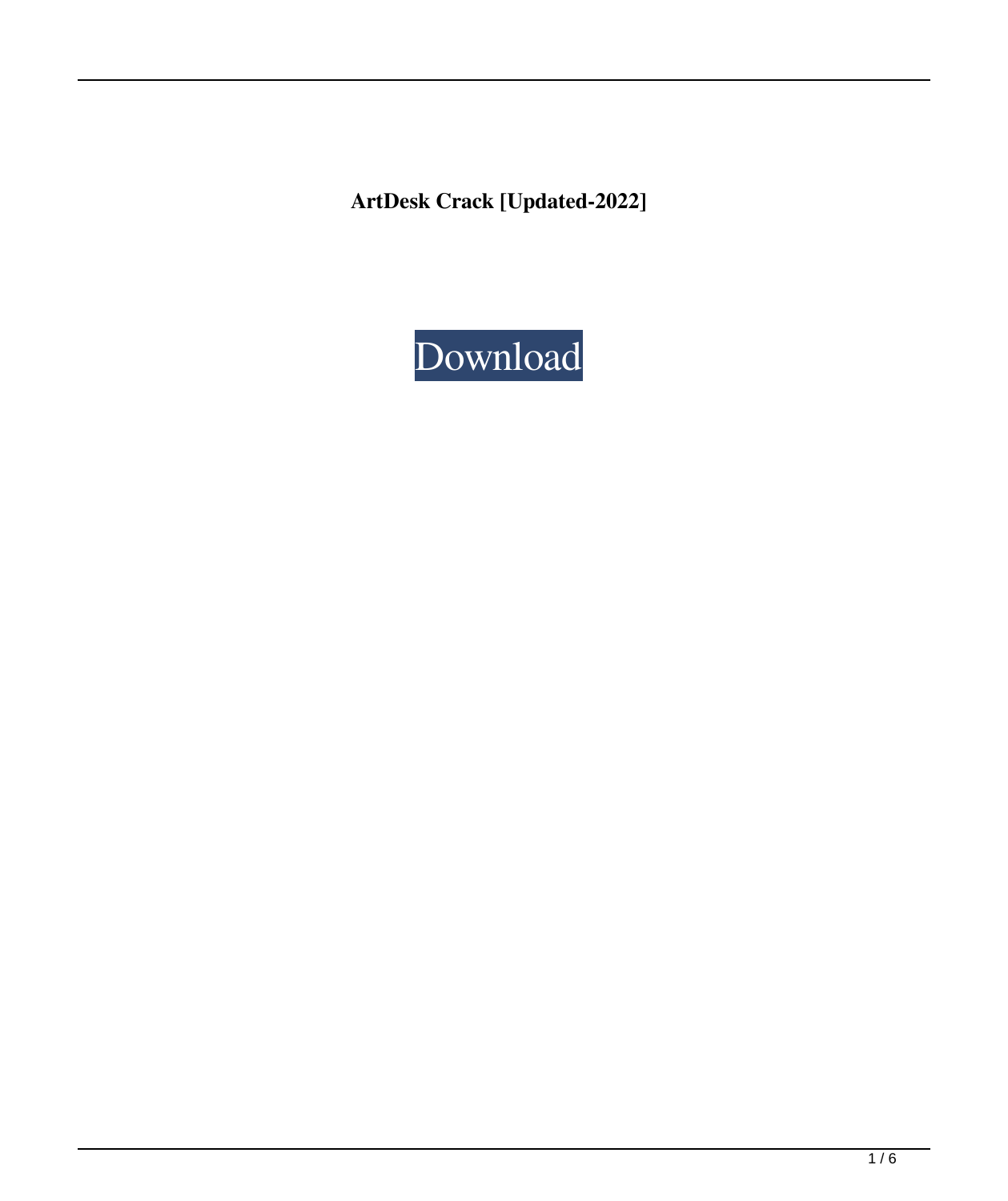# **ArtDesk Crack PC/Windows [Latest]**

A desktop wallpaper changer. Get a new wallpaper every day automatically. Just select your preferred themes. You can Schedule a new wallpaper for every day or every hour or any combination in between. Just select your preferred themes from an included list and ArtDesk will grab the images from an ArtDesk web server full of wallpapers. Or chose your images from a gallery of third party web sites supplied through the ArtDesk browser. ... like it. It is an intermediate solution. I would like to have something more advanced, but I don't know how. Could you provide a demo? We use two different systems and it is a pain for me to have to switch between applications and systems. So a seamless integration with windows or apple would be nice. Currently I have set up iCal to alert me every time a new news is posted. Now I have to manually switch to my news software. The requirements for the news reader are: 1. news must be parsed from the RSS feed 2. it must have a search function 3. it must have a night mode 4. it must have a good zoom function 5. it must provide a big list of headlines on the right side 6. it must notify me of new news 7. it must be easy to download 8. it must allow me to import RSS feeds 9. the interface must be easy to use and clean 10. it must be free or cheaper than 1000\$. Hi, i have a few text files which i want converted to HTML. I need a simple program to convert them. The text files are plain text files with titles, subtitles, subtitles descriptions, video links and pictures, also some video titles, and links to other video and audio files. I need the ability to add some links, description and title to the video files. All the text files have been stored on an apache server in folders. The apache server is Apache/2.2.16 (Debian) I need the script (php) to be created for this: 1. To upload the image in the site and to keep that image in the public folder in the following format: \*index.php?file\_id=1834\*.jpg. 2. after the successful upload and editing the image, i need the php script to call a shortcode function (in wordpress) to get the added image to display on the site. (one image per... We need some

## **ArtDesk Crack [Win/Mac] [Updated-2022]**

 $=$  $=$  $=$  $=$  $=$  $=$  $=$  $=$  $=$  $\geq$  Allows for the control of several switch and key macros in the Key Macros list. Just enter the name of the macro to load, and specify a key and modifier key, and hit Enter to save the macro, or hit tab to accept the default. Visual Basic Scripts ArtDesk Cracked Accounts-Tuner.vbsDescription: ===================================================== Once installed, this script will change the color of your icon in the taskbar and start menu to whatever color you want, not the default of black. This has been built to work on windows vista and windows 7, and will work on anything that supports a windows xp theme. Compatible with all Windows Vista themes and windows 7 themes. ArtDesk-Wifi.vbsDescription: ===================================================== This script will automate the wireless setup of the devices connected to the computer. If not installed, the wireless drivers will be installed automatically and the list of wireless devices will be updated. For more information go to: ArtDesk-Update.vbsDescription: ===================================================== The script will check for updates to ArtDesk and reinstall it if necessary. ArtDesk-Update.xmlDescription: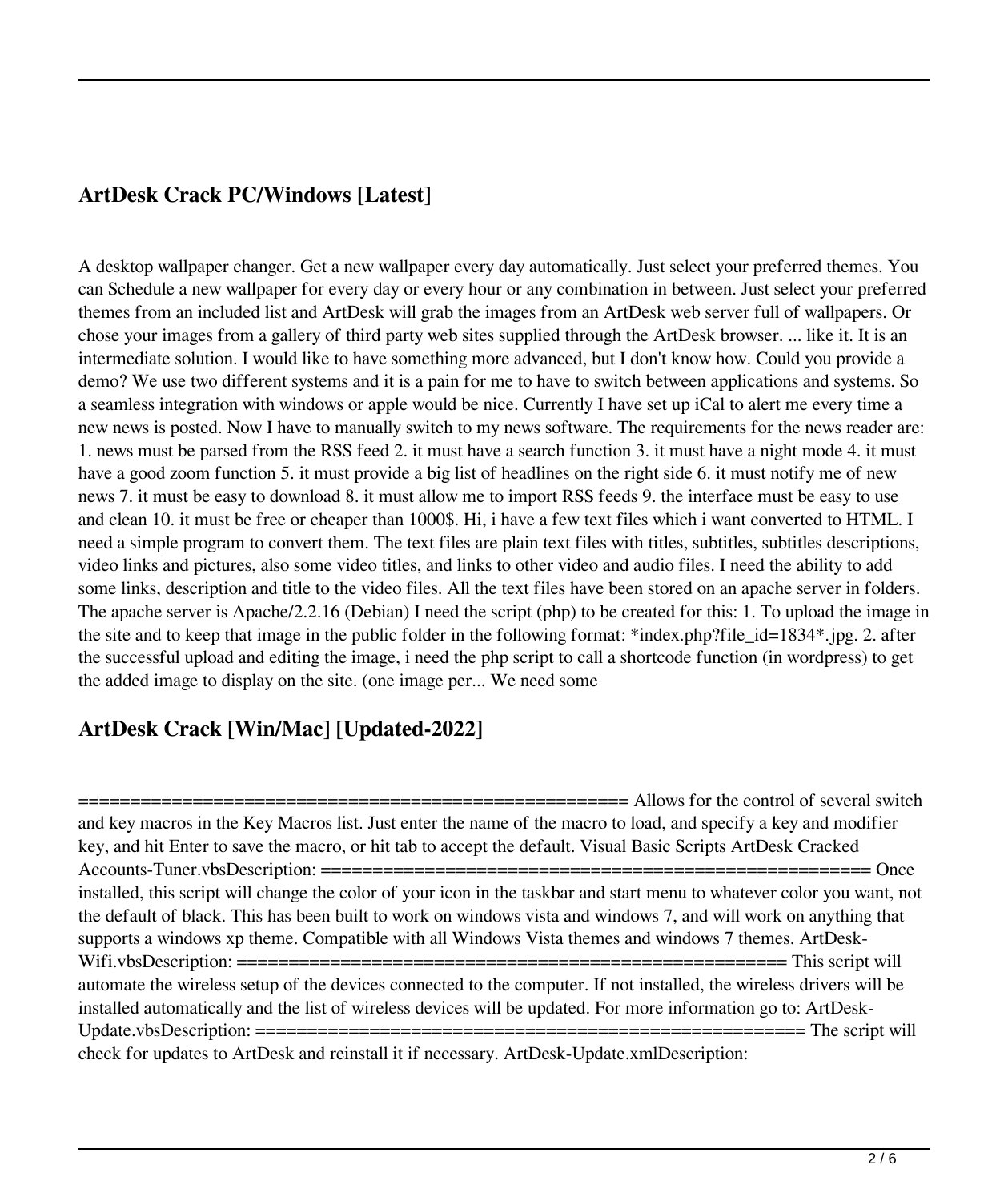$===$ ==== ArtDesk-Update.xml is a file which allows to update ArtDesk in a more integrated way. It will save all configuration changes to a hidden configuration file, and will verify the serial number of ArtDesk (checked by an external script) against a server to check if it's a new version or an update. ArtDesk-Updater.vbsDescription:

 $=$  $=$  $=$  $=$  $=$  $This$  script will check for updates to ArtDesk and reinstall it if necessary. 1. Type: 2. VBS for Windows XP 3. ActiveX for Windows 2000 4. ActiveX for Windows 98 5. Script for Linux ArtDesk-Windows-Setup.batDescription:

===================================================== This is a batch file used to automate the installation and uninstallation of ArtDesk on the computer. It will save all configuration changes to a hidden configuration file, and will verify the serial number of ArtDesk (checked by an external script) against a server to check if it's a new version or an update. Note: After installation, the user must run 77a5ca646e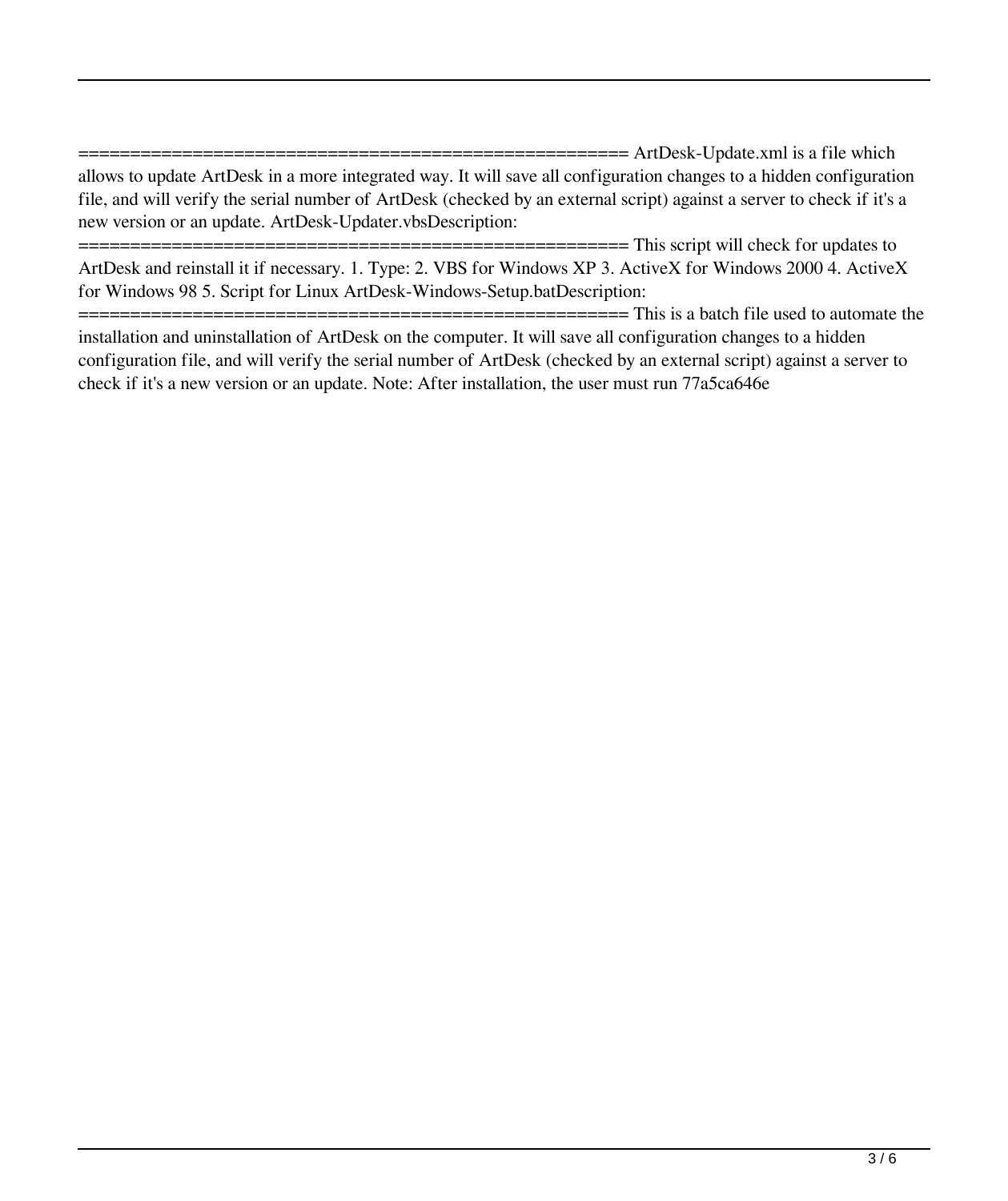### **ArtDesk Crack**

ArtDesk is an easy to use utility that allows you to download a new set of wallpaper images automatically every day and to schedule when you get your daily wallpaper. Designing your own desktop wallpaper can be quite enjoyable and ArtDesk makes it easy. Just select a photo you'd like to be the wallpaper from the list of images supplied by ArtDesk. ArtDesk will download the image to your hard drive. From there you can add a name to the picture, choose from a list of themes (complete with preview images) and set a frequency of when you want a new wallpaper. ArtDesk is totally free and can be easily downloaded from the link below. And you can always create a free ArtDesk account. Just select "New Account" at the bottom of the page.Step 2. The Vertex: This part of the circle is divided into 4 parts based on the center point. For example, take a pencil and a ruler to draw the circle. The circle is divided into 4 equal parts: the center part is divided into quadrants, while the outside parts are divided into semi-circles. The center part is usually the most important part to be considered. So the angle is determined by the division of the center part, and the arc length of the divided semi-circles or arcs is used to determine the other parts. Step 3. Calculate the arc length: For the arcs of the outer parts, their arc length can be directly calculated using their radii and the length of the angle. If the arcs in question belong to the other parts, their arc length can be determined using the arcs of the center part. Step 4. Calculate the area of the inner circle: The area of the inner circle can be calculated using the equation  $A=\pi r^2$ . Step 5. Calculate the area of the outer circle: The area of the outer circle can be calculated using the equation  $A = 2\pi r2$ . Step 6. Calculate the area of the semicircle: The area of the semicircle can be calculated using the equation A=πr2.Funny Valentine's Day Card Designs No, I'm not talking about kids, I'm talking about cards for you. Who doesn't want to get a personal card on this day that puts a lot of thought into the work? It can be funny, sweet, maybe a little romantic or a bit of

#### **What's New in the?**

What you need to know about ArtDesk. In short: ArtDesk is a program that is an alternative to other wallpaper applications. It will make sure your PC is always on top of things with new wallpaper every single day. How does ArtDesk work? ArtDesk is a wallpaper server. What that means is that it's a web server where you can download your daily wallpapers and the program will update them. You can also download images from ArtDesk's gallery and then you can use them as your wallpaper. You can use ArtDesk as a standalone app and you can use your own images as your wallpaper or you can use ArtDesk in tandem with other wallpaper applications. ArtDesk Features: It's a clean and simple program. ArtDesk is a free application. There are no ads and no nags. The program has wallpapers that are clean and simple and look great with almost any interface theme. You can download your daily wallpapers for free and then the program will automatically update them every day. You can download wallpapers from ArtDesk's gallery and use them as your wallpaper. You can use ArtDesk with other wallpaper apps. For example, if you use an iPhone with Apple's built-in wallpaper app, ArtDesk will automatically find images from ArtDesk's gallery. The ArtDesk application includes a gallery of wallpaper images that you can search to find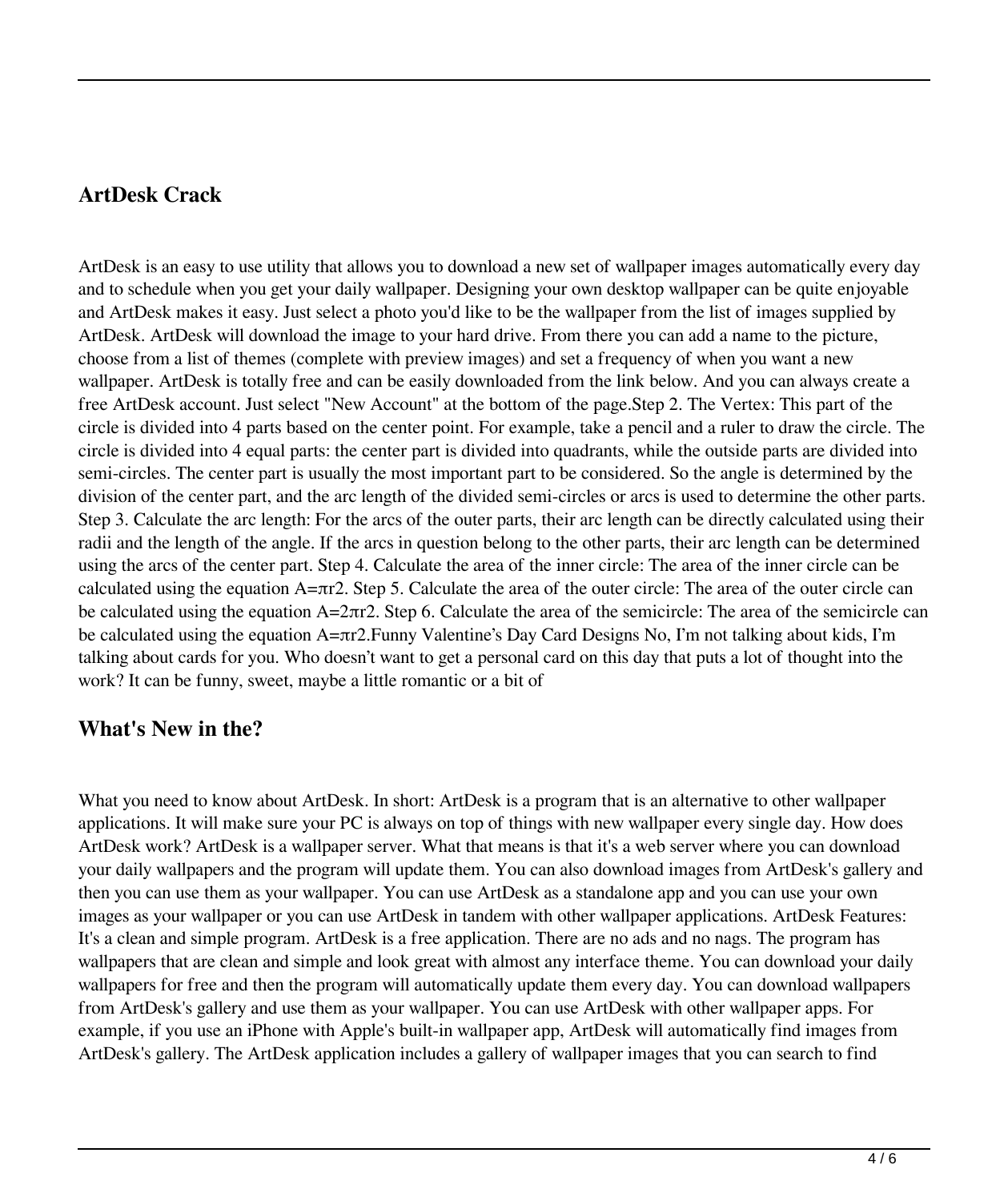wallpapers that you can use as your wallpaper. You can search images from third party websites too. You can also search for images based on the number of downloads or simply download the highest rated images. You can download wallpapers from ArtDesk's gallery and use them as your wallpaper. You can download wallpapers from ArtDesk's gallery and use them as your wallpaper. You can use ArtDesk with other wallpaper apps. For example, if you use an iPhone with Apple's built-in wallpaper app, ArtDesk will automatically find images from ArtDesk's gallery. You can search for images based on the number of downloads or simply download the highest rated images. The ArtDesk application includes a gallery of wallpaper images that you can search to find wallpapers that you can use as your wallpaper. You can search images from third party websites too. You can also search for images based on the number of downloads or simply download the highest rated images. You can schedule your daily wallpaper to be updated every day. The art site that is the wallpaper site includes about 50 wallpapers per month. You can schedule a new wallpaper for every day or every hour or any combination in between. You can create your own images and have them automatically used as your wallpaper. You can search for images based on the number of downloads or simply download the highest rated images. The ArtDesk application includes a gallery of wallpaper images that you can